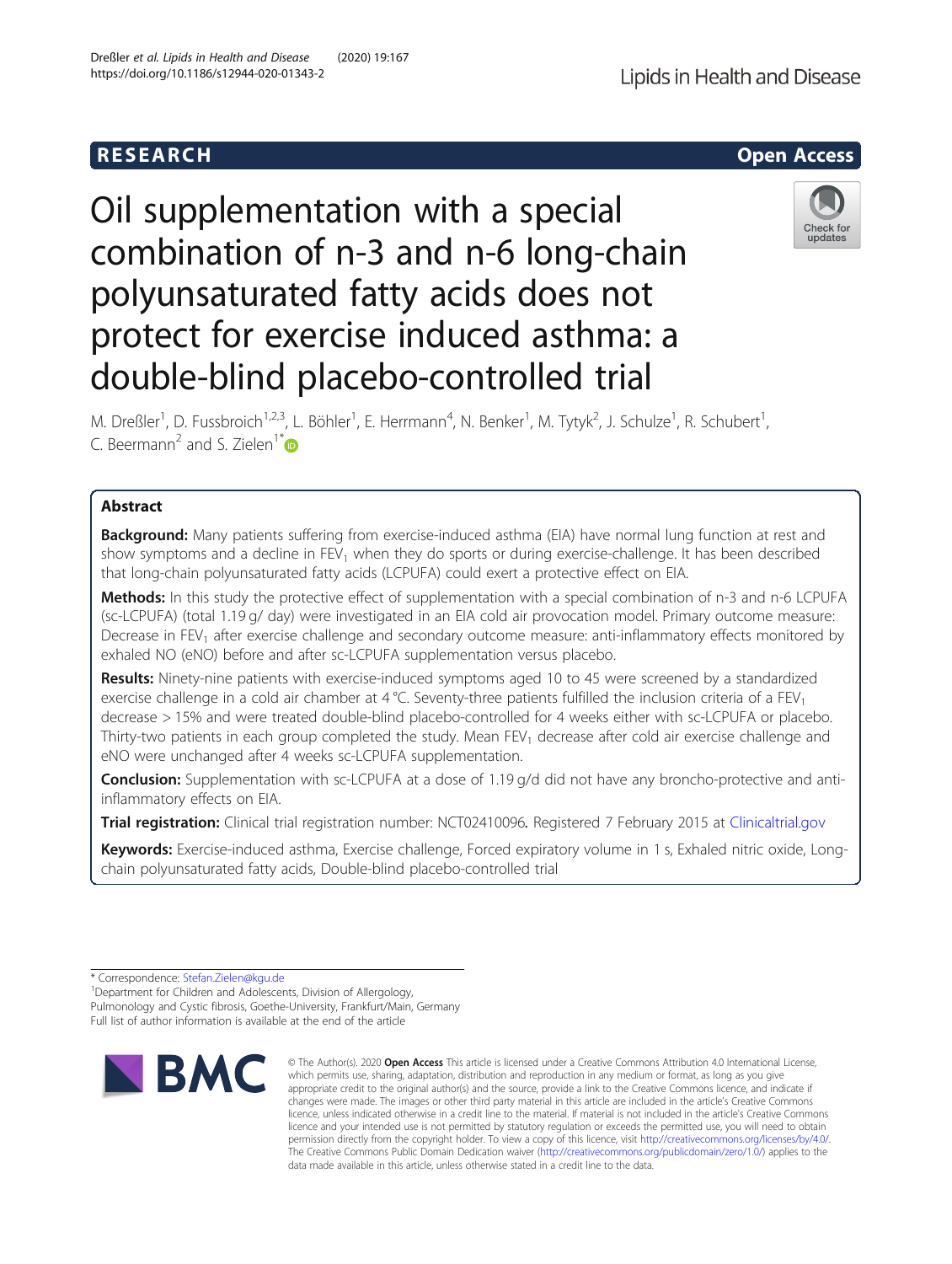# Introduction

Bronchial asthma is one of the most common chronic diseases and has considerable economic and health relevance [\[1](#page-8-0)]. Asthma triggers include respiratory infections, allergens, airborne pollutants and physical stress. Many patients suffering from exercise induced asthma (EIA) have normal lung function at rest but show symptoms and a decline in  $FEV_1$  of at least  $10-15%$  during exercise-challenge. EIA is particularly prevalent among children and adolescents.

Exhaled NO (eNO) as marker of eosinophil airway inflammation has been described as a good predictor of EIA, and several studies have shown higher eNO levels among subjects with EIA [\[2](#page-8-0)–[7](#page-9-0)].

Although pharmacological treatment is well established, alternative treatment options become more and more important for the patients in order to reduce their daily amount of pharmacologic medication. The first step of non-pharmacologic treatment of EIA involves advising the patient to warm up slowly and to avoid exercising in cold weather or on high-pollen days [\[8](#page-9-0)]. In addition, long-chain polyunsaturated fatty acids (LCPUFA) have been suggested as a possible complementary / alternative therapy for EIA. Especially n-3 long-chain PUFA (n-3 LCPUFA) exert well known antiinflammatory effects, which are in part associated with a change in cell membrane composition [\[8](#page-9-0), [9](#page-9-0)].

In line with this concept many studies demonstrated that supplementation of n-3 LCPUFA have beneficial effects on EIA  $[10-15]$  $[10-15]$  $[10-15]$  $[10-15]$ . In contrast, there are many studies which failed to show clinical improvement of EIA by n-3 LCPUFA supplementation [[16](#page-9-0)–[22\]](#page-9-0). The diverging study results on n-3 LCPUFA supplementation may be attributable to many factors, of which the poor design of earlier studies, i.e. small patient cohorts and different concentration and duration of n-3 LCPUFA supplementation are likely affecting the results. Therefore, a synergistic combination of n-3 and n-6 LCPUFA (sc-LCPUFA) containing eicosapentaenoic acid (EPA), docosahexaenoic acid (DHA), echium seed oil containing stearidonic (SDA) and gamma-linolenic acid (GLA) was designed as recently described in a review [[23](#page-9-0)]. The idea of this study was to test possible synergistic effects of a combination of these four different n-3 and n-6 PUFA species. SDA, GLA, EPA and DHA influence several immunologic parameters, connected to clinical aspects of the asthmatic inflammation addressing distinctively different metabolic and regulatory pathways [[23](#page-9-0)]. This specific sc-LCPUFA is a promising approach to reduce eosinophilic inflammation and improve lung function in patients with asthma by restoring fatty acid homeostasis and increasing EPA and DHA levels as recently shown in an asthma mouse model [\[23,](#page-9-0) [24\]](#page-9-0). The supplementation of 1190 mg PUFA/d allows comparisons with other trials addressing PUFA-treatments of bronchial inflammation merely with EPA or DHA.

Taken together, the aim of this double-blind placebocontrolled study was to evaluate the effect of a sc-LCPUFA combination on the bronchoconstriction response during exercise provocation and on airway inflammation in a large sample size of patients suffering from EIA.

# Material and methods Study design

The double-blind placebo-controlled trial took place from April 2015 until January 2016 and consisted of 3 visits in a time frame of 4 to 8 weeks. Participation in the study was voluntary. Prior to the commencement of the first visit (Screening visit, V1), written informed consent was required from each subject or from the parents of children under the age of 18 years.

At V1, the participants' inclusion and exclusion criteria were confirmed, a lung function test administered using the MasterScreen spirometer, a skin prick test (SPT) performed, eNO measured and an asthma control questionnaire (ACQ) provided to participants.

On the second (V2, Randomization) and third visit (V3, End of study) a lung function test was conducted, eNO measured, an exercise challenge in a cold chamber (ECC) administered and blood collected. If the patient fulfilled the inclusion criteria `FEV<sub>1</sub> decrease ≥15% in the ECC` at V2, they were randomised to one of the two study arms (interventional group with sc-LCPUFA supplementation or placebo group). V3 was performed after 4 weeks of supplementation. The study flow chart with assessments is shown in Fig.[1.](#page-2-0) The study was approved by the ethics committee of Goethe University (reference number 360/14) Clinical trials registration number: NCT02410096.

## Subjects

Ninety-nine subjects aged 10 to 45 years with asthmatic symptoms while exercising were recruited from the outpatient clinic of the Department for Children and Adolescents, Division of Allergology, Pulmonology and Cystic fibrosis, Goethe-University, Frankfurt/Mail, Germany by a public posting. Subjects with chronic asthma and regular use of inhaled corticosteroids (ICSs) or leukotriene receptor antagonists were excluded. Further exclusion criteria were: subjects with FVC < 75%, subjects > 18 years/ < 18 years with  $FEV_1 < 60/ < 70\%$ , oral corticosteroids, other known chronic disease or infection, pregnancy, documented alcohol, medication or drug abuse and inability to perform and understand all study procedures.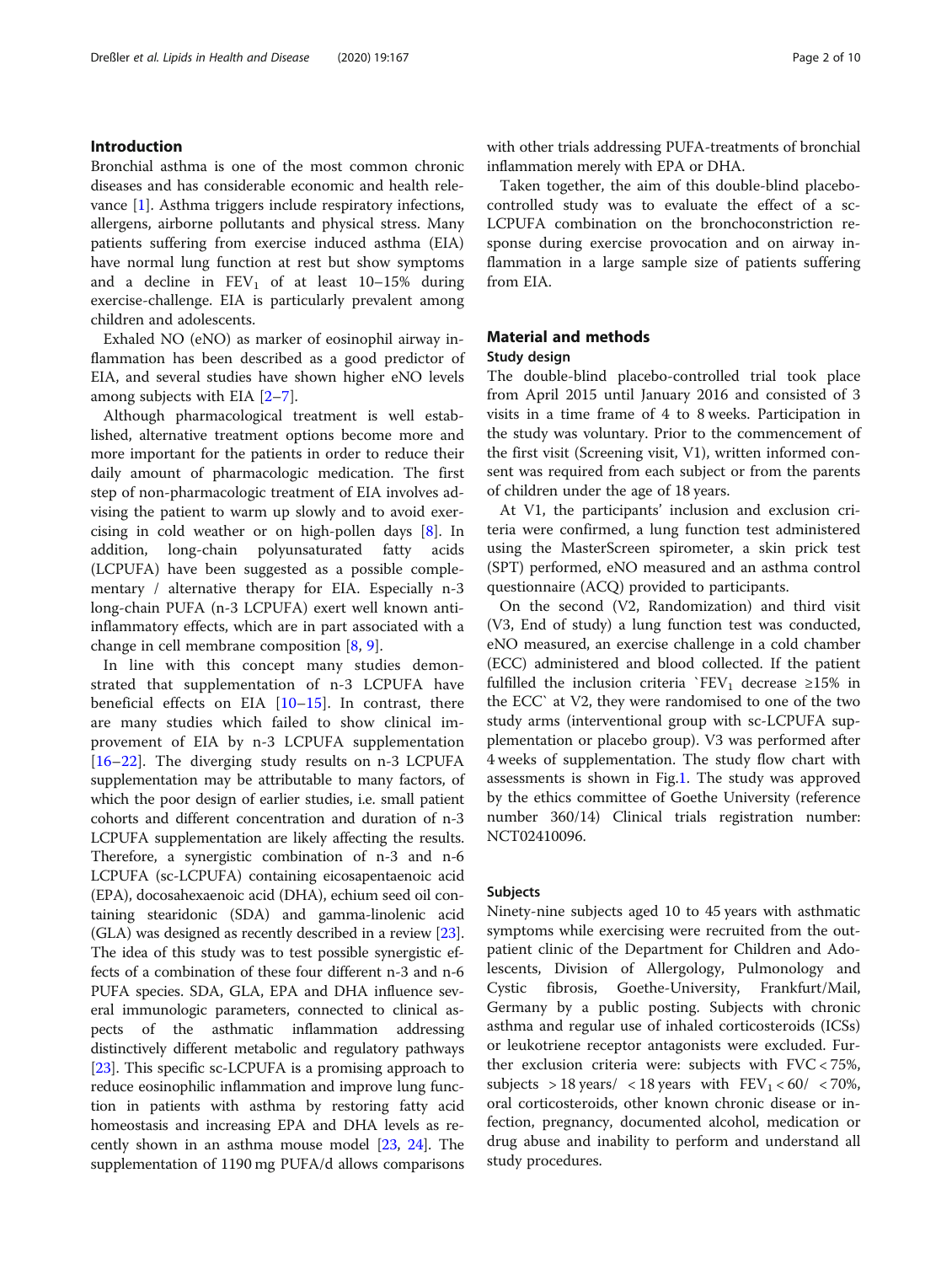<span id="page-2-0"></span>

# Sc-LCPUFA supplementation and placebo

The total amount of functional LCPUFA in the investigational product came to 1190 mg/day (710 mg EPA, 161 mg DHA, 175 mg GLA and 144 mg SDA). Therefore, the patients had to take 4 different capsules each morning combined with their breakfast: 1 capsule PlusEPA (containing EPA, Minami Nutrition, Aartselaar, Belgium); 1 capsule EPA/DHA/GLA (containing EPA/ DHA/GLA, Peak Performance Products S.A., Grevenmacher, Luxemburg); 2 capsules Echiomega (containing SDA/GLA, Igennus Healthcare Nutrition, Cambridge, UK). The placebo compound (Allcura, naturheilmittel GmbH) was composed of 500 mg olive oil.

# Pulmonary function test

Baseline pulmonary function tests were performed using the MasterScreen spirometer (CareFusion, Germany). The following parameters were recorded: forced vital capacity (FVC),  $FEV_1$  and  $FEV_1/FVC$ .

# Measurement of exhaled nitric oxide

Measurements of eNO were conducted using the NIOX1 gas analyzer (Aerocrine, Sweden). NIOX1 measures eNO in exhaled air according to ATS guidelines [\[25\]](#page-9-0).

# Exercise challenge in a cold chamber

The exercise challenge was performed according to the ATS guidelines for EIA [\[26](#page-9-0)] as recently described [\[7](#page-9-0), [27\]](#page-9-0). The subjects ran in a cold chamber (Ilkazell Isoliertechnik, Germany) cooled to 2–4 °C (microprocessor-based controller, Dixell, Emerson Climate Technologies, United Kingdom) on a treadmill (Schiller Intertrack 8100 T Med, Germany) with an incline of 10% for 6 mins ( $\leq 12$  years) or 8 mins ( $> 12$  years). At 5, 10, 15 and 30 mins after running, spirometry were performed. A positive reaction was defined as a decline in  $FEV_1 \ge 15\%$ from the baseline value at two points in time after exercise.

## Asthma control questionnaire (ACQ)

The ACQ has strong evaluative and discriminative properties and can be used with confidence to measure asthma control [\[28\]](#page-9-0). The ACQ assesses seven items, which include asking patients to recall their experiences in the previous week and to respond to questions about nighttime waking, symptoms on waking, activity limitations, shortness of breath, wheezing, required use of short-acting  $\beta_2$ -agonists for rescue, and FEV<sub>1</sub> percent predicted before bronchodilator on a 7-point scale [[28](#page-9-0)].

The items were equally weighted and the ACQ score was the mean of the 7 items and therefore between 0 (totally controlled) and 6 (severely uncontrolled). Thus, patients with an  $ACQ < 0.75$  have a good asthma control, patients with ACQ > 1.5 have an uncontrolled asthma, in-between the asthma is partially controlled [[29,](#page-9-0) [30](#page-9-0)]. The ACQ is valid for use in children from the age of 6 [\[31\]](#page-9-0).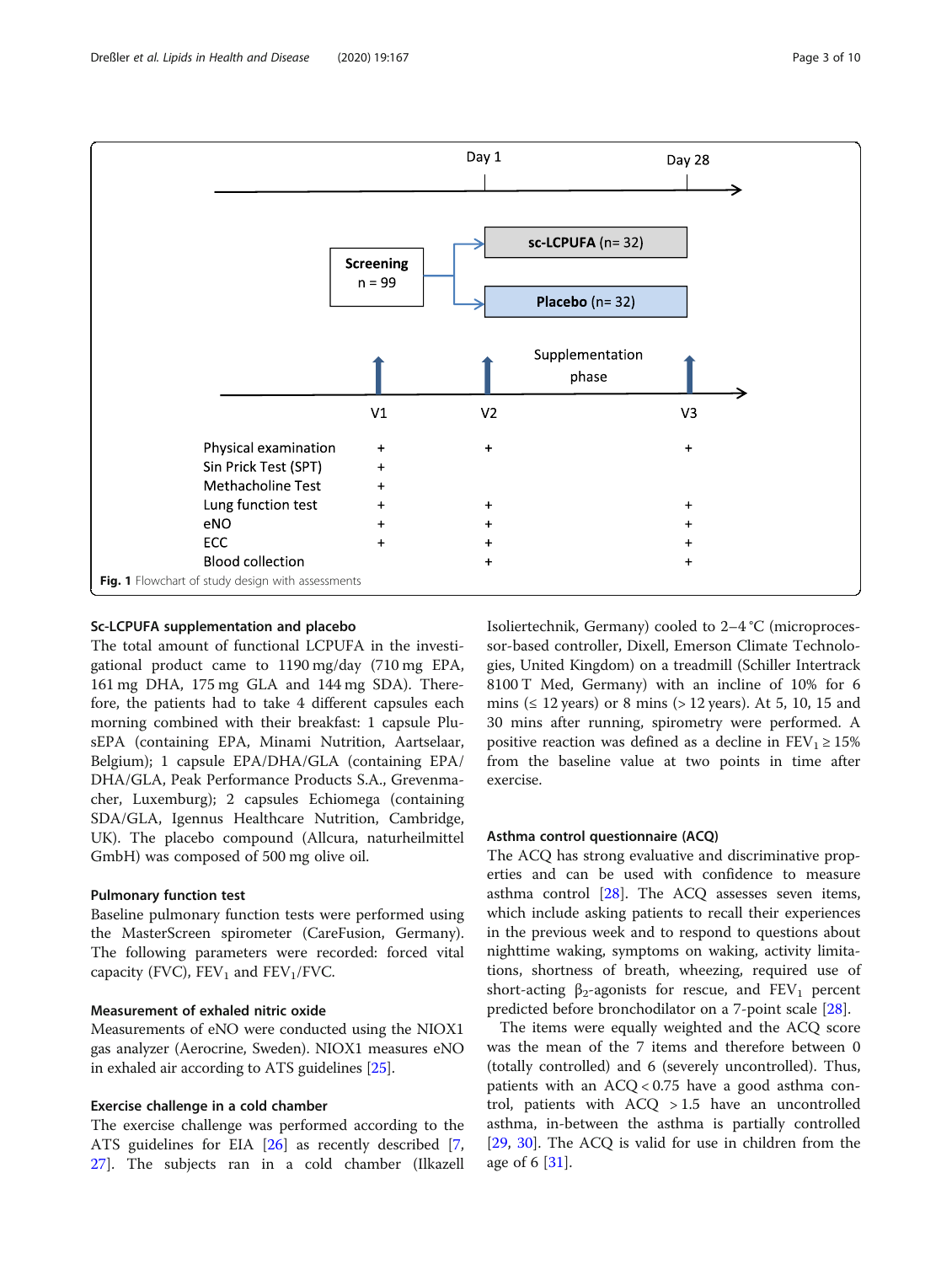# Verification of PUFA incorporation by gaschromatography

The fatty acid profile of blood plasma and blood cells were separately determined by fatty acid methyl esters (FAME) analysis as previously described [\[24](#page-9-0)]. The FAMEs of plasma and blood cells were analyzed by capillary gas chromatography (CGC) (Trace1300, Thermo Scientific, Dreieich, Germany) equipped with an autosampler AS1310 (Thermo Fisher Scientific, Dreieich, Germany). Fatty acid separation was achieved by using a capillary pre-column GuardGOLD, length: 2 m, i.d.: 0.25 mm (Thermo Fisher Scientific, Milan, Italy) and downstream a capillary column TRACE TR-FAME (70% cyanopropyl polysilphenylene siloxane), length: 60 m, i.d.: 0.25 mm, film thickness: 0.25 μm (Thermo Fisher Scientific, Dreieich, Germany).

The gas chromatographic conditions were the following: injector (SSL): 250 °C, splitless and carrier gas: helium (purification 99%) at a flow of 20 mL  $\text{x min}^{-1}$ . Compounds were monitored by flame-ionization detector (FID) at 250 °C. Fatty acids were identified by comparison of their retention times with those of external standard (Supelco 37-Component FAME Mix, Sigma-Aldrich, St. Louis, Missouri, United States). The column oven temperature was maintained at 60 °C for 0.5 min after injection and then programmed at 40 min to 180 °C (held for 2 min), then at  $2 \text{ min}^{-1}$  to 210 °C (held for 3 min) and finally at  $3 \text{ min}^{-1}$  to 240 °C (held for 10 min). The total run-time was 44 min.

## Statistical analyses

GraphPad Prism 5.01 (GraphPad Software Inc., La Jolla, CA, USA) and R 3.6 (R Foundation for Statistical Computing, Vienna, Austria) were used for statistical analyses. Data are presented as median and range or as mean and standard deviation (SD).

The primary outcome measure was the decrease in  $FEV<sub>1</sub>$  after exercise challenge in cold air as measured by spirometry  $(FEV_1,$  percent predicted). The secondary outcomes were the anti-inflammatory effects monitored by exhaled NO (eNO) before and after PUFA supplementation versus placebo, the incorporation of the different components of the sc-LCPUFA supplementation and the side effects of the sc-LCPUFA supplementation.

Intra-group and inter-group comparisons were calculated either by One-Way ANOVA, paired t-test or Wilcoxon test and unpaired t-test or Mann-Whitney test, respectively, according to the Kolmogorov-Smirnov test for normal distribution.  $P < 0.05$  was considered as statistically significant. We also compared the results with a more complex multivariable linear mixed effect analysis, especially for potential interactions.

Power Calculation: For the sample size calculation the results of a previous study were used: "Predictors and

reproducibility of exercise-induced bronchoconstriction in cold air" [[27\]](#page-9-0). Assuming an improvement of the maximal  $FEV_1$  decrease after ECC of 35% in the interventional group and a test power of 80% (corresponding to a probability of beta-error of β = 0.2) 30 patients in the interventional and placebo group for an effect with an alpha coefficient of 0.05 had to be investigated.

# Results

# Patient characteristics

Ninety nine patients with exercise-induced symptoms aged 10 to 45 were recruited for V1, 73 of them fulfilled all inclusion criteria and were randomized for the study and treated placebo-controlled for 4 weeks. With 9 drop-outs between V2 and V3, 64 patients (32 patients in each group) completed the study and entered the statistical calculations.

Fifty subjects (78.1%) showed a positive SPT and 32 (50.0%) suffered from symptoms of allergic rhinoconjunctivitis and were challenged beyond the pollen season. Twenty-four subjects (37.5%) suffered from cough during the pollen season, 48 (75.0%) had doctor's diagnosed bronchial asthma and 26 of them (40.6%) used short-acting  $\beta_2$ -agonists on demand. Thirty-three subjects (51.6%) showed an ACQ < 0.75, 18 (28.1%) an ACQ 0.75–1.5 and 13 (20.3%) an ACQ > 1.5. For the  $FEV_1$  and FVC measures, the ATS/European Respiratory Society test criteria for acceptability and repeatability were met [[32\]](#page-9-0). The characteristics of the subjects are summarized in Table [1](#page-4-0). There was no significant difference between the subgroups interventional and placebo for age, sex, BMI,  $FEV_1$ , eNO and ACQ.

# Decrease of  $FEV<sub>1</sub>$  after ECC and eNO before and after 4 weeks off sc-LCPUFA supplementation

The maximal decrease of  $FEV<sub>1</sub>$  after ECC showed no significant difference between the interventional and the placebo group before (31.7% ± 12.0 interventional;  $31.1\% \pm 12.3$  placebo;  $P = 0.90$ ) and after 4 weeks of sc-LCPUFA or placebo supplementation (26.4% ± 17.7 interventional; 27.0%  $\pm 16.1$  placebo;  $P = 0.86$ ). The same results emerge in the subgroups for adult and children (Fig. [2](#page-5-0) a-c, Table [1](#page-4-0) supplement).

The eNO showed no significant difference between the interventional and the placebo group before (20.0 ppb (5.0–249.0) interventional; 29.0 ppb (6.0–88.0) placebo;  $P = 0.69$ ) and after 4 weeks of PUFA or placebo supplementation (18.5 ppb (6.0–209.0) interventional; 28.5 ppb (5.0–99.0) placebo;  $P = 0.61$ ). The same results emerge in the subgroups for adult (interventional group  $n = 17$ , placebo group  $n = 17$ ) and children (interventional group  $n = 15$ , placebo group  $n = 15$ ) (Fig. [2](#page-5-0) d-f, Table [1](#page-4-0) supplement).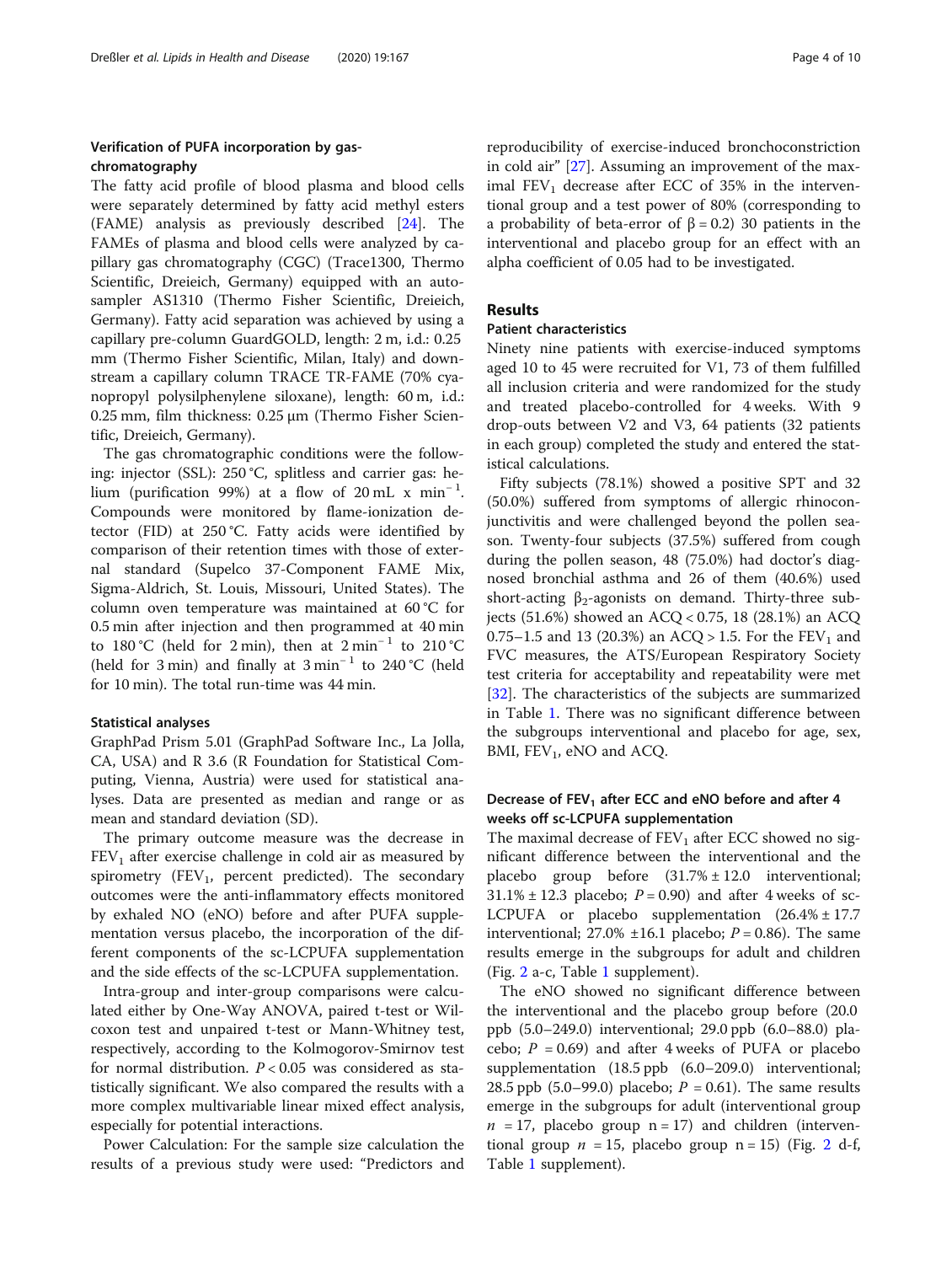|                  |          | Total                    | Adult                    | Children                 | Placebo                  | sc-LCPUFA                |
|------------------|----------|--------------------------|--------------------------|--------------------------|--------------------------|--------------------------|
| <b>Subjects</b>  | [n]      | 64                       | 34                       | 30                       | 32                       | 32                       |
| Female/Male      | [n]      | 35/29                    | 22/12                    | 13/17                    | 16/16                    | 19/13                    |
| Age              | [yrs]    | $19.0 \pm 5.5$           | $23.5 \pm 3.0$           | $13.8 \pm 2.2$           | $18.4 \pm 5.0$           | $19.5 \pm 6.0$           |
| Weight           | [kg]     | $61.0 \pm 14.0$          | $67.6 \pm 12.4$          | $53.6 \pm 11.9$          | $60.1 \pm 13.6$          | $62.0 \pm 14.6$          |
| Height           | [m]      | $1.7 \pm 0.1$            | $1.7 \pm 0.1$            | $1.6 \pm 0.1$            | $1.7 \pm 0.1$            | $1.7 \pm 0.1$            |
| <b>FVC</b>       | [% pred] | 96.6<br>$(70.2 - 140.1)$ | 94.0<br>$(70.2 - 117.3)$ | 98.8<br>$(77.7 - 140.1)$ | 96.7<br>$(70.2 - 114.7)$ | 96.3<br>$(82.6 - 140.1)$ |
| FEV <sub>1</sub> | [% pred] | 94.9<br>$(64.4 - 118.4)$ | 91.8<br>$(64.4 - 115.2)$ | 97.3<br>$(69.6 - 118.4)$ | 95.3<br>$(64.4 - 111.0)$ | 92.9<br>$(72.6 - 118.4)$ |
| eNO              | [ppb]    | 27.5<br>$(5.0 - 197.0)$  | 27.5<br>$(5.0 - 197.0)$  | 28.5<br>$(7.0 - 88.0)$   | 31.5<br>$(6.0 - 96.0)$   | 20.5<br>$(5.0 - 197.0)$  |
| <b>ACQ</b>       |          | 0.7<br>$(0.0 - 2.9)$     | 0.7<br>$(0.0 - 2.9)$     | 0.8<br>$(0.0 - 2.0)$     | 0.9<br>$(0.0 - 2.9)$     | 0.7<br>$(0.0 - 2.0)$     |

#### <span id="page-4-0"></span>Table 1 Patient characteristics

Normally distributed data mean ± SD; not normally distributed data and % values median and min/max; SD Standard deviation, n Number, yrs Years, m Meter, kg Kilogram, % pred % predicted, ppb Parts per billion

These results were also confirmed by a multivariable linear mixed effect analysis where neither interventional vs. placebo, adult vs. children nor pairwise interactions with each other or time showed significant differences in the maximal decrease of  $FEV<sub>1</sub>$  or eNO. Only for eNO, female patients had significantly lower eNO values  $(P < 0.001)$ .

Subgroups with low  $eNO < 25$  ppb and high  $eNO > 30$ ppb were analyzed separately to revise the hypothesis whether the type of EIA with high eNO associated to more eosinophilic inflammation shows better response to sc-LCPUFA supplementation. The basis of the grouping was the eNO value in V2 (eNO <  $25$  ppb: interventional group  $n = 18$ , placebo group  $n = 14$ ; eNO > 30 ppb: interventional group  $n = 12$ , placebo group  $n = 15$ ). However, there were no significant differences in  $FEV_1$ -decrease and eNO before and after treatment for both subgroups, neither in the direct comparisons nor in multivariable analysis (data not shown).

In addition, the effect of the sc-LCPUFA supplementation in patients with an increase of EPA in the blood cells of at least 0.25% ( $n = 28$ ) and at least 0.5% ( $n = 21$ ) were analysed as evidence for good compliance and good incorporation of EPA in the cell membrane. However, there were no significant differences in  $FEV<sub>1</sub>$  decrease and eNO before and after treatment for both subgroups 0.25 and 0.5% respectively (data not shown).

## Side effects

The data of 58 patients (29 placebo group (90.6%), 29 interventional group (90.6%)) who completed their symptom diary on a regular basis were used for the calculations of side effects.

Patients in the interventional group complained significantly more often about "belching" [7 (0–50) vs. 0  $(0-20)$   $(P = 0.0048)$ ]. Both, the gastrointestinal side

effects "bloating"  $[0 (0-57)$  vs. 0  $(0-41) (P = 0.18)]$  and "diarrhea" [0 (0–55) vs. 0 (0–25)  $(P = 0.8)$ ] and the pulmonal complaints "use of salbutamol" [0 (0–35) vs. 0  $(0-36)$   $(P = 0.31)$ ] or "dyspnoe" [2.5  $(0-31)$  vs. 0.5  $(0-50)$  $(P = 0.28)$ ] were not significantly different between interventional and placebo group (Fig. [3\)](#page-6-0).

Furthermore, the side effects of two subgroups of the interventional group were analysed: those with an increase of EPA in the blood cells of at least 0.5% and those below. There were no significant differences in salbutamol use, dyspnoe, bloating, belching and diarrhoea for both subgroups (data not shown).

# Incorporation of sc-LCPUFA supplementation

Gas chromatographic analysis of plasma and blood cells of patients showed a significant increase of EPA at V3 compared to V2 in the investigational  $(P < 0.001)$ , but not in the placebo group. However, PUFA supplementation did not increase DHA in plasma and blood cells of EIA patients (Fig. [4](#page-7-0) a-c, Table 2 supplement). In comparison, placebo lowered DHA amounts in plasma of patients at V3 compared to V2 and patients who received the sc-LCPUFA.

Reduction of AA in plasma at V3 in both groups is probably due to a supplementation effect. However, there were no differences between the groups regarding the amount of AA. Results were the same in adults and children except for DHA which was significantly higher in plasma and blood cells in children  $(P < 0.05)$  of the investigational group at V3 compared to V2 (data not shown).

# **Discussion**

The aim of of this double-blind placebo-controlled study was to evaluate the effect of a sc-LCPUFA on EIA and airway inflammation in a large sample size of patients.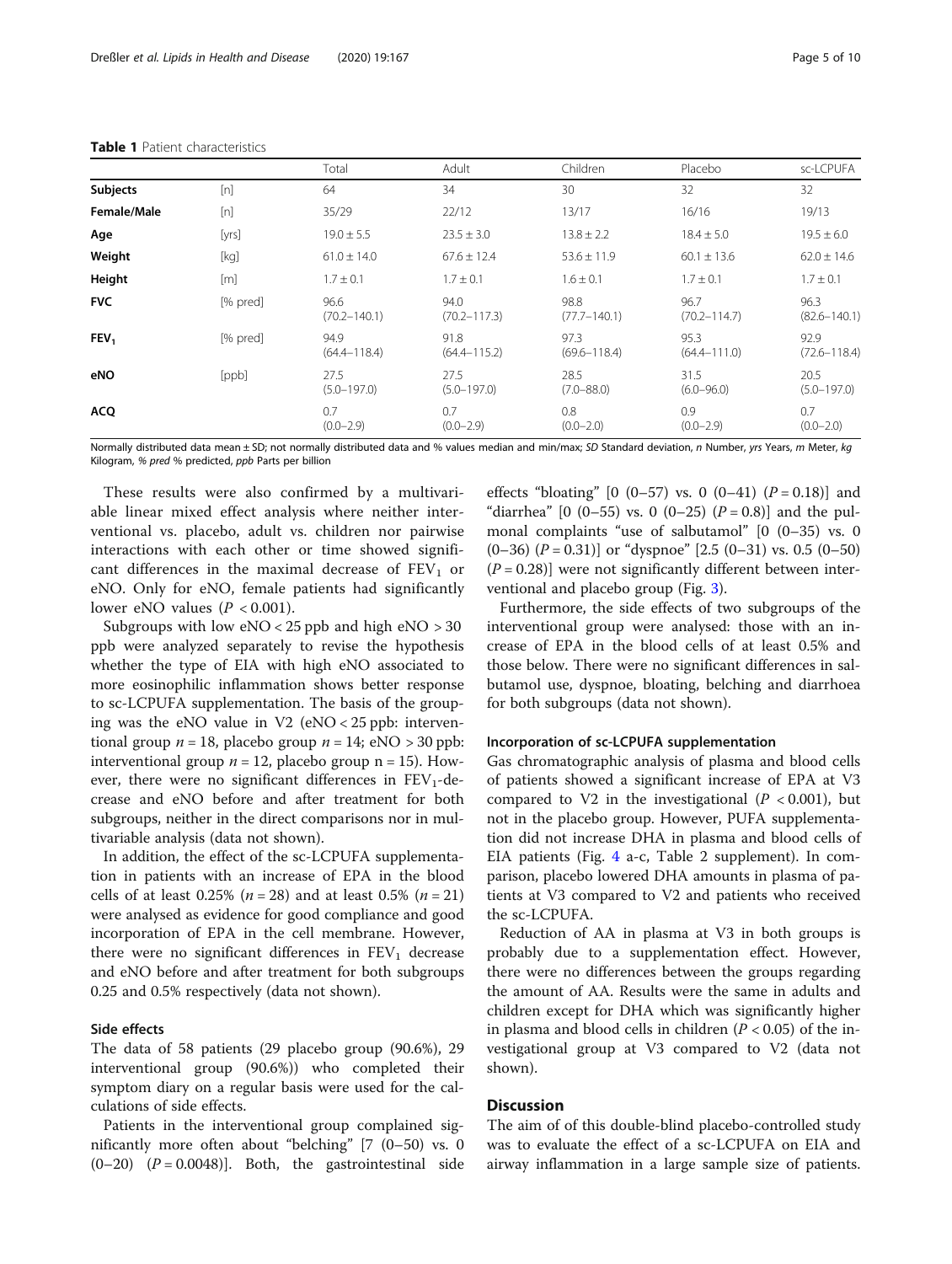<span id="page-5-0"></span>

The maximal decrease of  $FEV<sub>1</sub>$  and eNO after the supplementation phase showed no significant difference between the interventional and the placebo group. Moreover, even a subgroup analysis in patients with EIA and high eNO were negative. PUFAs, such as eicosapentaenoic acid (EPA) and docosahexaenoic acid (DHA) have shown to decrease the production of pro-inflammatory eicosanoids, such as (cysteinyl)-leukotrienes, prostaglandins as well as pro-inflammatory cytokines by competitive inhibition of the arachidonic acid metabolism at cyclooxygenase-2 and 5- lipoxygenase enzymes [\[23,](#page-9-0) [24\]](#page-9-0). Moreover, EPA and DHA generate specialized pro-resolving mediators (SPMs) like protectins, resolvins, and maresins via several enzymatic reactions to counter-regulate airway eosinophilic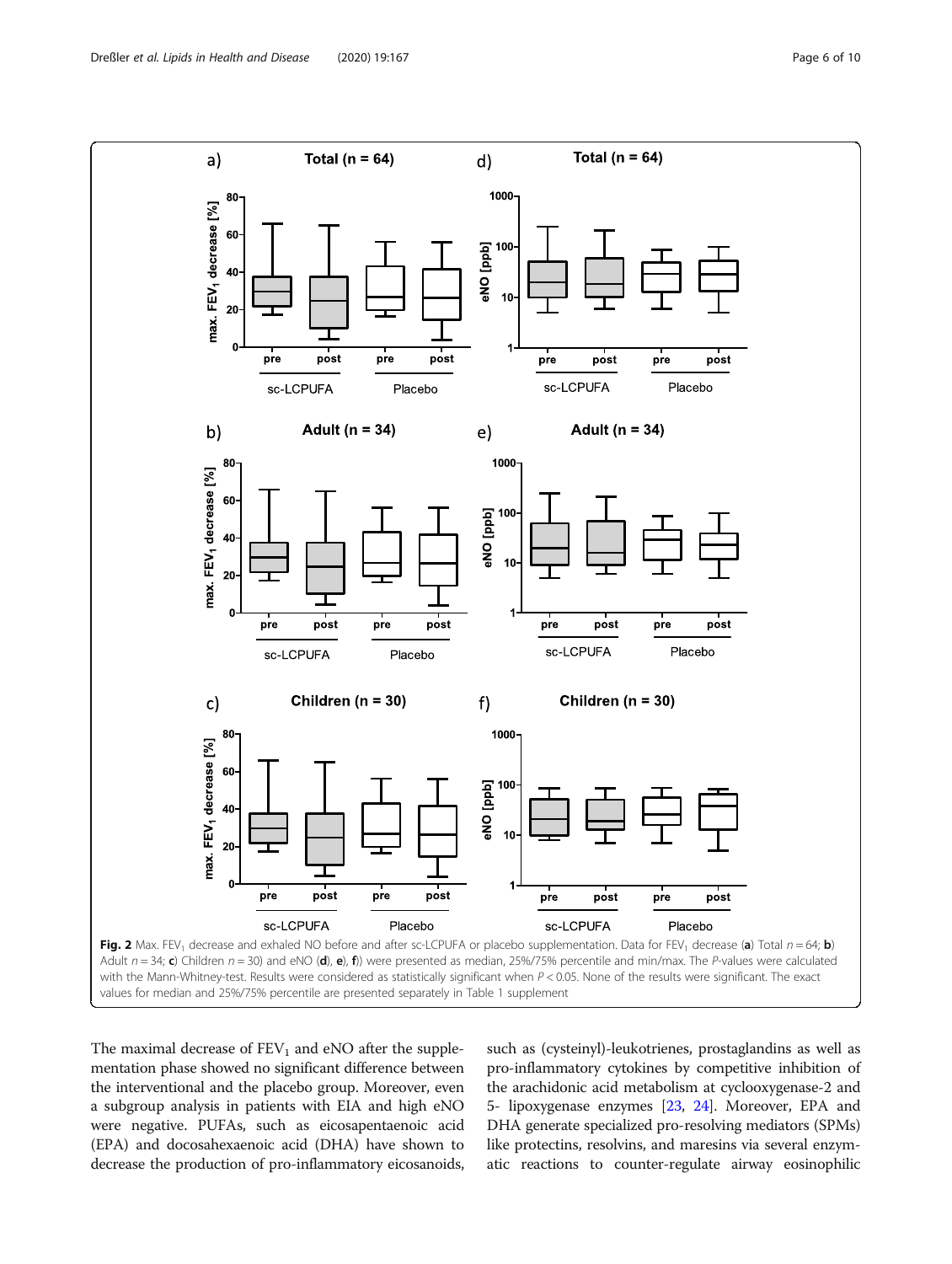<span id="page-6-0"></span>

inflammation and promote the resolution of inflammation in asthma [[33](#page-9-0), [34\]](#page-9-0).

Thus the question arised why this study demonstrated no beneficial effect regarding lung function and eNO. Different reasons have to be discussed like the daily dose of LCPUFA, the proportion of EPA and DHA in the mixture, the provocation model used to induce an inflammatory response and the statistical power of the trial design.

Many studies showed a positive effect of n-3 LCPUFA supplementation in EIA with significantly higher doses  $> 1 g/d$  [[10,](#page-9-0) [11](#page-9-0), [13,](#page-9-0) [14](#page-9-0)]. A daily dose of 5.4 g n-3 PUFAs (3.2 g EPA and 2.0 g DHA) showed a significant reduction of eNO and  $FEV<sub>1</sub>$  decrease in three different studies dealing with EIA [\[10](#page-9-0), [11,](#page-9-0) [14\]](#page-9-0). In another study a dose of 3.1 g/d n-3 PUFAs and of 6.2 g/d n-3 PUFAs showed an equal reduction in eNO and  $FEV<sub>1</sub>$  [\[13](#page-9-0)].

In contrast, there were many reports which found no clinical improvement after supplementation of high doses n-3 LCPUFA [[16](#page-9-0)–[20](#page-9-0)]. In a recent study supplementation with 3.0 g/d EPA and 3.0 g/d DHA did not show an effect on  $FEV_1$  decrease after eucapnic voluntary hyperpnea [[19\]](#page-9-0).

With increasing amount of n-3 LCPUFA supplementation, costs and gastrointestinal side effects increase, while compliance declines [[13](#page-9-0)]. Therefore, it is interesting that other studies in EIA and asthmatic patients with low dose n-3 LCPUFA supplementation equivalent to this study again showed positive [\[12,](#page-9-0) [15\]](#page-9-0) and negative [\[21,](#page-9-0) [22\]](#page-9-0) results.

Supplementation with lipids of the New-Zealand green-lipped mussel (576 mg/d EPA, 384 mg/d DHA) for 3 weeks showed significant reduction of eNO and  $FEV<sub>1</sub>$  decrease in EIA patients after dry air exercise challenge [[12\]](#page-9-0).

Summarized, there are positive and negative studies for both - high and low dose n-3 LCPUFA supplementation. Consequently, the total dose by itself cannot be the reason that no effect of sc-LCPUFA-supplementation could be demonstrated in this study. In addition, compliance of the patients was well controlled by keeping a diary and determination of the LCPUFA levels in plasma and blood cells. The latter is a well-established tool for dietary supplementation studies [\[24](#page-9-0), [35\]](#page-9-0). However, as shown by Fig. [2](#page-5-0) only EPA was significantly increased after supplementation, whereas DHA levels were unchanged. Thus, it is tempting to speculate that the DHA content of the sc-LCPUFA was maybe too low.

Current data suggest that EPA and DHA have distinct anti-inflammatory effects. EPA is endogenously converted into specialized pro-resolving mediators i.e. Eseries resolvins, whereas DHA is converted into D-series resolvins, protectins and maresins [[33\]](#page-9-0). Thus, it is important to well-balance a LCPUFA mixture, especially with a significant content of DHA [\[23](#page-9-0), [24\]](#page-9-0). In mice DHA and Resolvin (Rv) D1 induce a phenotypic switch in macrophages from a pro-inflammatory towards an anti-inflammatory activation profile  $[34]$  $[34]$ . DHA was shown to be superior to EPA in respect of asthma prevention [\[36](#page-9-0)]. Furthermore, high concentrations of DHA were suggested to have a protective effect on lung function [\[37](#page-9-0)]. However, there is evidence that a combination of EPA and DHA exhibit the highest beneficial potential on chronic inflammation [[10](#page-9-0)–[15,](#page-9-0) [24](#page-9-0)].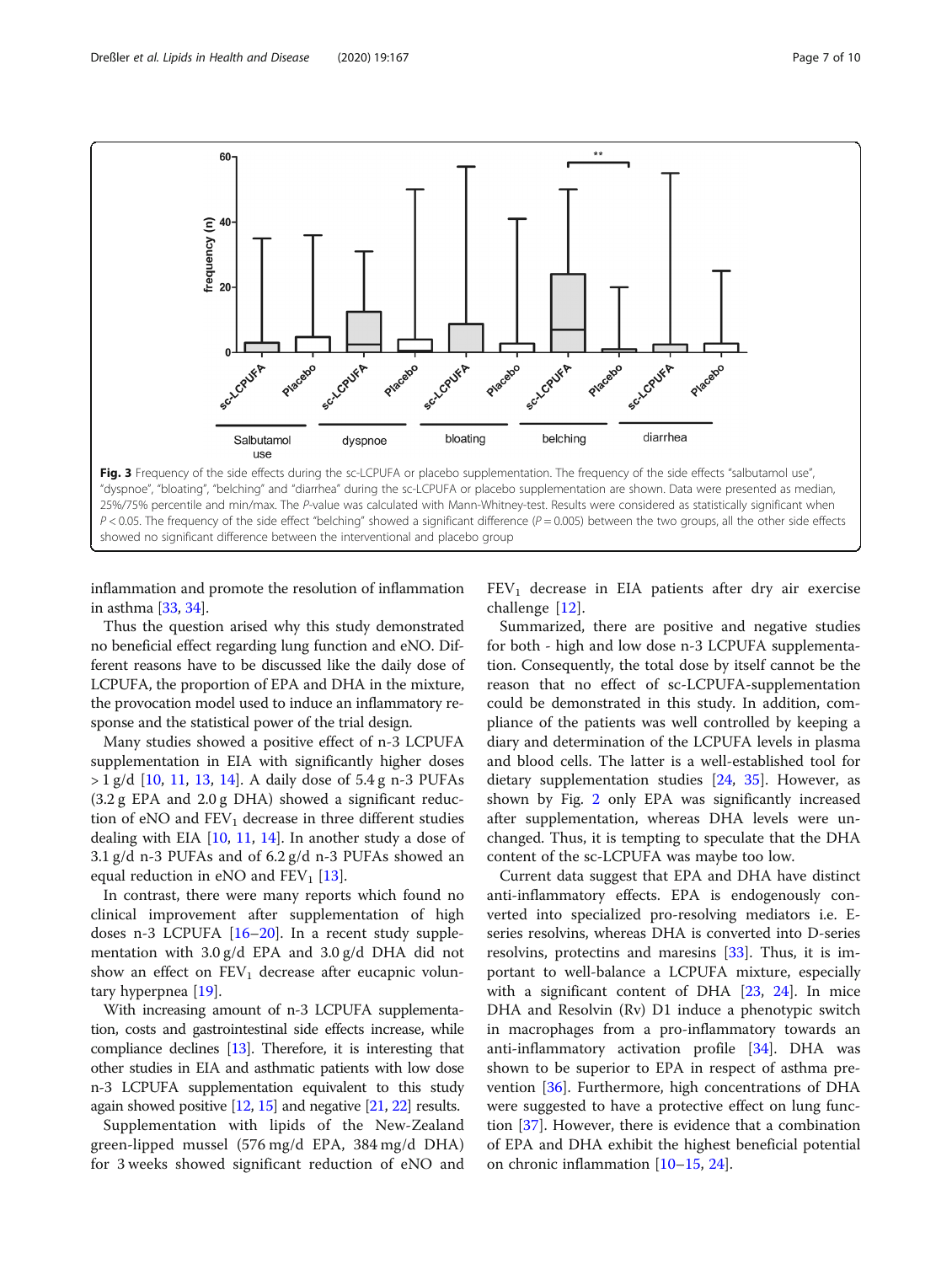<span id="page-7-0"></span>

Taken together, studies investigating a therapeutically effect of n-3 LCPUFA on bronchial asthma do not show consistent effects. The diverging study results may arise among others attributable by small study populations, different subtypes of asthma, different provocational methods and the different composition of the LCPUFA supplementation and the different duration of the supplementation period. In a review on this topic it was stated that negative results could be caused by methodological and statistical limitations [[38\]](#page-9-0). In contrast to

many other studies, this study used an ATS guideline conform exercise challenge. Thus the number of the patient cohort was well powered by previous results, mild and moderate asthmatics were tested as recommended and the subjects were well balanced (half adults, half children, mixed male and female). Consequently, the negative results of this trial cannot be attributed to methodological and statistical limitations.

However, it can be speculated that exercise per se is not an ideal model to induce a strong inflammatory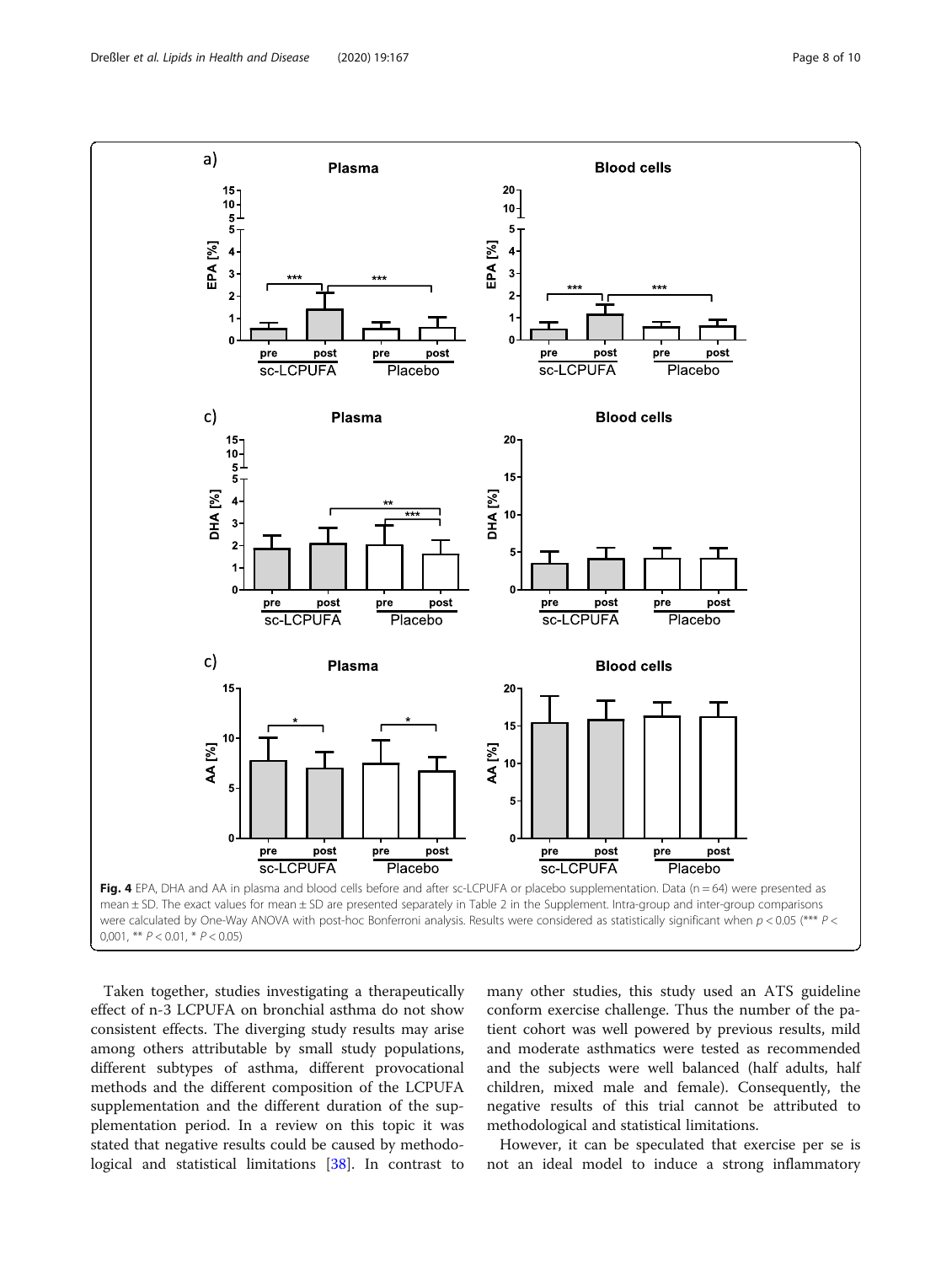<span id="page-8-0"></span>response. In contrast, bronchial allergen provocation (BAP) in sensitised asthmatic individuals provokes a sustained late asthmatic reaction (LAR) in about 50–70% of individuals with asthma. The LAR may be attributable to a systemic and bronchial eosinophilic inflammation and correlated to exhaled NO. [\[39](#page-9-0)–[42\]](#page-9-0) In addition, patients with LAR show significantly higher eNO levels compared to patients with a negative BAP [[40](#page-9-0)–[43](#page-9-0)]. Thus, BAP seems to be more promising to study the possible anti-inflammatory effect of LCPUFA supplementation.

#### Study limitations

There are some clinical limitations to this study. First, no data on the normal dietary habits of the patients (amount of weekly fish, meat, oils etc.) were gathered and no regulations for the diet during study participation were done. In addition, no eNO measurement 24 h after exercise was done to detect a possible late effect of the sc-LCPUFA supplementation.

# Conclusion

In conclusion, the sc-LCPUFA supplementation had no positive effect on EIA. Both, the maximal decrease of  $FEV<sub>1</sub>$  and eNO as inflammatory marker were unchanged.

#### Supplementary information

Supplementary information accompanies this paper at [https://doi.org/10.](https://doi.org/10.1186/s12944-020-01343-2) [1186/s12944-020-01343-2](https://doi.org/10.1186/s12944-020-01343-2).

Additional file 1: Table 1 Supplement. Max.  $FEV<sub>1</sub>$  decrease and eNO before and after sc-LCPUFA or placebo supplementation. % pred, % predicted; ppb, parts per billion.

Additional file 2: Table 2 Supplement. Fatty acid measurements in plasma and blood cells before and after sc-LCPUFA or placebo supplementation. Exact values for significant P-values: EPA Plasma: sc-LCPUFA pre – sc-LCPUFA post: < 0.0001, sc-LCPUFA post – Placebo post: > 0.0001. EPA Blood cells: sc-LCPUFA pre – sc-LCPUFA post: < 0.0001, sc-LCPUFA post – Placebo post: > 0.0001. DHA Plasma: sc-PUFA post – Placebo post: 0.004, Placebo pre – Placebo post: 0.0003. AA Plasma: sc-LCPUFA pre – sc-LCPUFA post: 0.037, Placebo pre – Placebo post: 0.014.

# Abbreviations

ACQ: Asthma control questionnaire; APS: Aerosol provocation system; ATS: American Thoracic Society; BAP: Bronchial allergen provocation; BHR: Bronchial hyper-responsiveness; d: Day; DHA: Docosahexaenoic acid; ECC: Exercise challenge in a cold chamber; EIA: Exercise-induced asthma; EPA: Eicosapentaenoic acid; eNO: Exhaled nitric oxide; f: Female; FA: Fatty acid; FEV<sub>1</sub>: Forced expiratory volume in 1 s; FVC: Forced vital capacity; GLA: Gamma-Linolenic acid; ICS: Inhaled corticosteroid; LAR: Late asthmatic reaction; LCPUFA: Long-chain poly unsaturated fatty acid; m: Male; MCFA: Middle-chain fatty acids; mg: Milligrams; min: Minute; n: Number or Omega; PUFA: Poly unsaturated fatty acid; ppb: Parts per billion; Sc-LCPUFA: Special combination long-chain poly unsaturated fatty acid; SDA: Stearidonic acid; SPT: Skin prick test; SD: Standard deviation; SEM: Standard error of mean; V1/2/3: Visit 1/2/3

# Acknowledgements

The authors acknowledge the laboratory assistance of Katrin Krug.

#### Authors' contributions

MD contributed to the conception and design, participated in the data acquisition, contributed to the analysis and interpretation of the data and drafted the article. DF contributed to lab analyses, drafted labor parts of the article and critically revised the article. LB contributed to the data acquisition and critical revision of the article. EH contributed to the sample size calculation and critical revision of the article. NB contributed to the data acquisition, the lab analyses and critical revision of the article. MT contributed to the lab analyses. JS contributed to the conception and design, participated in the data acquisition, analysis and interpretation and critically revised the article. RS contributed to the conception and design participated in the data acquisition, analysis and interpretation, contributed to lab analyses and critically revised the article. CB assembled the investigational product, contributed to lab analyses and critically revised the article. SZ contributed to the conception and design, participated in the data acquisition, analysis and interpretation and critically revised the article. The authors approved the final version of the manuscript.

#### Funding

This research did not receive any specific grants from funding agencies in the public, commercial, or not-for-profit sectors.

#### Availability of data and materials

The data from this study are available on request from the Department for Children and Adolescents, Division of Allergology, Pulmonology and Cystic fibrosis, Goethe-University, Frankfurt/Main, Germany.

## Ethics approval and consent to participate

Participation in the study was voluntary. Prior to the commencement of the first visit, written informed consent was required from each subject or from the parents of children under the age of 18 years. The study was approved by the ethics committee of Goethe University (reference number 360/14) and registered at [ClinicalTrials.gov](http://clinicaltrials.gov), registration number: NCT02410096.

#### Consent for publication

Not applicable.

#### Competing interests

The authors declare that they have no competing interests.

#### Author details

<sup>1</sup>Department for Children and Adolescents, Division of Allergology Pulmonology and Cystic fibrosis, Goethe-University, Frankfurt/Main, Germany. 2 Department of Food Technology, University of Applied Science, Fulda, Germany. <sup>3</sup>Faculty of Biological Sciences, Goethe-University, Frankfurt/Main Germany. <sup>4</sup> Institute of Biostatistics and Mathematical Modelling, Goethe-University, Frankfurt/Main, Germany.

#### Received: 3 January 2020 Accepted: 3 July 2020 Published online: 13 July 2020

#### References

- 1. Bateman ED, Hurd SS, Barnes PJ, Bousquet J, Drazen JM, FitzGerald M, et al. Global strategy for asthma management and prevention: GINA executive summary. Eur Respir J. 2008;31(1):143–78.
- 2. ElHalawani SM, Ly NT, Mahon RT, Amundson DE. Exhaled nitric oxide as a predictor of exercise-induced bronchoconstriction. Chest. 2003;124(2):639– 43.
- 3. Lex C, Dymek S, Heying R, Kovacevic A, Kramm CM, Schuster A. Value of surrogate tests to predict exercise-induced bronchoconstriction in atopic childhood asthma. Pediatr Pulmonol. 2007;42(3):225–30.
- 4. Buchvald F, Hermansen MN, Nielsen KG, Bisgaard H. Exhaled nitric oxide predicts exercise-induced bronchoconstriction in asthmatic school children. Chest. 2005;128(4):1964–7.
- 5. Grzelewski T, Grzelewska A, Majak P, Stelmach W, Kowalska A, Stelmach R, et al. Fractional exhaled nitric oxide (FeNO) may predict exercise-induced bronchoconstriction (EIB) in schoolchildren with atopic asthma. Nitric Oxide. 2012;27(2):82–7.
- 6. Malmberg LP, Pelkonen AS, Mattila PS, Hammaren-Malmi S, Makela MJ. Exhaled nitric oxide and exercise-induced bronchoconstriction in young